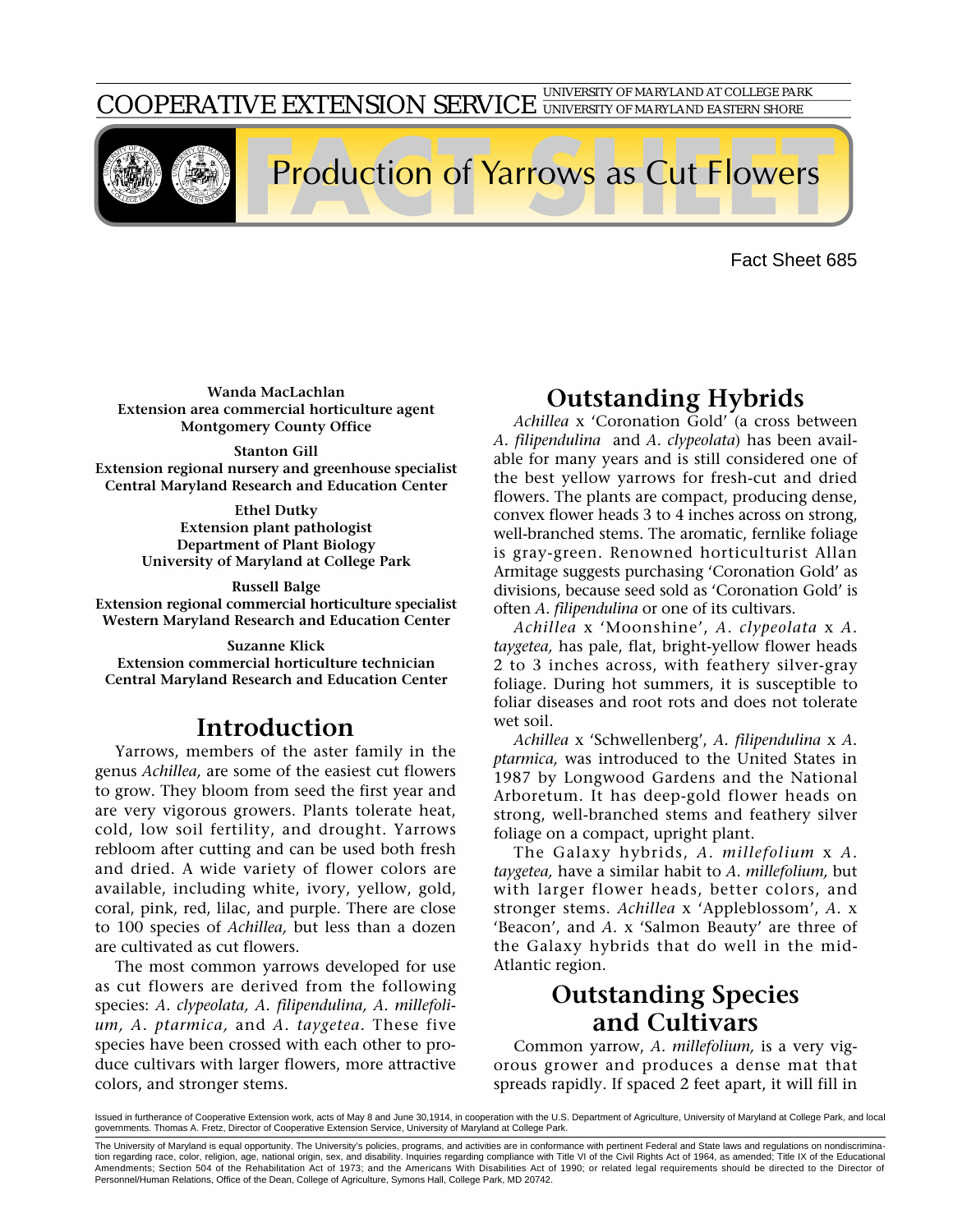a bed within 2 years. The white-to-pink flowers are produced in flat, 2- to 3-inch heads on 1- to 3-foot stalks. The stems tend to fall over in a typical hot, humid Maryland summer and thus need support. Seed from *A. millefolium* cultivars produces a wide range of flower colors; however, not all of them are useful for cut flowers. If color uniformity is essential, you may prefer to buy vegetatively propagated plants from a good source and increase them by division rather than growing them from seed. Some of the many cultivars available as plants are 'Red Beauty', 'White Beauty', 'Lilac Beauty', 'Heidi' (pink) and 'Weser River Sandstone' (shades of salmon). *A. millefolium* cultivar 'Cerise Queen' and Galaxy hybrid 'Summer Pastels' are available as seed. 'Cerise Queen' is a vivid purple-red, while 'Summer Pastels' features a range of colors.

Fernleaf yarrow, *A. filipendulina,* and its cultivars all have feathery foliage and an upright habit. 'Parker's Variety', 'Gold Plate', and 'Cloth of Gold' produce attractive golden-yellow flowers up to 4 inches wide on strong stems. The stems are longer than *A.* x 'Coronation Gold', and foliage is green rather than gray-green. Fernleaf yarrow cultivars may require netting or staking in hot, humid weather.

Sneezeworts, *A. ptarmica,* are weedy-looking plants and have invasive rhizomes. The cultivars are used fresh as a substitute for babysbreath. It is normal for double-flowered cultivars to produce some single flowers. 'The Pearl' is available as both seed and plants; 'Angel's Breath', 'Globe', and 'Perry's White' are generally available only as plants.

#### **Propagation**

Yarrow species can be propagated from seed, divisions, or tip cuttings. Yarrow hybrids should be propagated by divisions or tip cuttings to preserve the intensity of the flower colors and maintain plant uniformity.

#### **Seeding**

Seeding can be done throughout the year. However, to have flowers within the first year, growers should sow the seed in a heated greenhouse in late February to early March. Approximately 1,000 seedlings are produced from one sixty-forth ounce of *Achillea* seed. Sow the seeds in plug trays or flats containing a mixture of equal portions of peat and vermiculite and barely cover them with clean sand or vermiculite. Water the trays or flats from the bottom, and place them under a mist system or cover them with plastic. Germination of *A. filipendulina* takes 7 to 14 days at 65 to 70 °F and 90 percent humidity. Germination of *Achillea* species is improved by exposure to light.

### **Transplanting**

Transplant seedlings to large cell packs or 2- to 4 inch pots approximately 3 weeks after germination. Grow the transplants for another 2 to 3 weeks at 55 to 60 °F in full sunlight. Fertilize seedlings with 100 ppm nitrogen until plants are ready to be placed in the field. Do not fertilize the plants once they are in the production beds. Excessive fertility causes weak stems and poor flower quality. Place transplants in production beds in early May, approximately 8 to 10 weeks after seeding.

#### **Division**

Divide yarrows any time before or after flowering, although early spring is the easiest and most reliable time. Divide established *A. millefolium* and its hybrids every 2 to 3 years and *A. filipendulina* selections every 3 to 5 years to maintain plant vigor. As plants become crowded, disease problems increase and flower size and quality decrease.

Grade the divisions. Plant large crowns directly back into production beds. Place smaller ones in pots or grow them out in a nursery bed. Keep recently divided crowns well watered until they become established.

### **Tip Cutting**

The fastest method of propagating *A. ptarmica* and *A. filipendulina* cultivars is by tip cuttings. Cuttings should be 3 to 4 nodes long. Always use soft, green,

or nonwoody cuttings. Strip off the bottom two leaves and stick the cuttings in a well-drained potting mix. Propagate tip cuttings from late spring to early summer, and grow them in the greenhouse at 50 to 60 °F. Temperatures above 60 °F cause stretched plants. High humidity in the greenhouse can promote foliar diseases.

## **Culture**

Yarrows grow aggressively. Give them well-drained soil with a pH around 6.4 and low fertility. If the soil is too fertile, the plants will require netting for support. A **Achillea**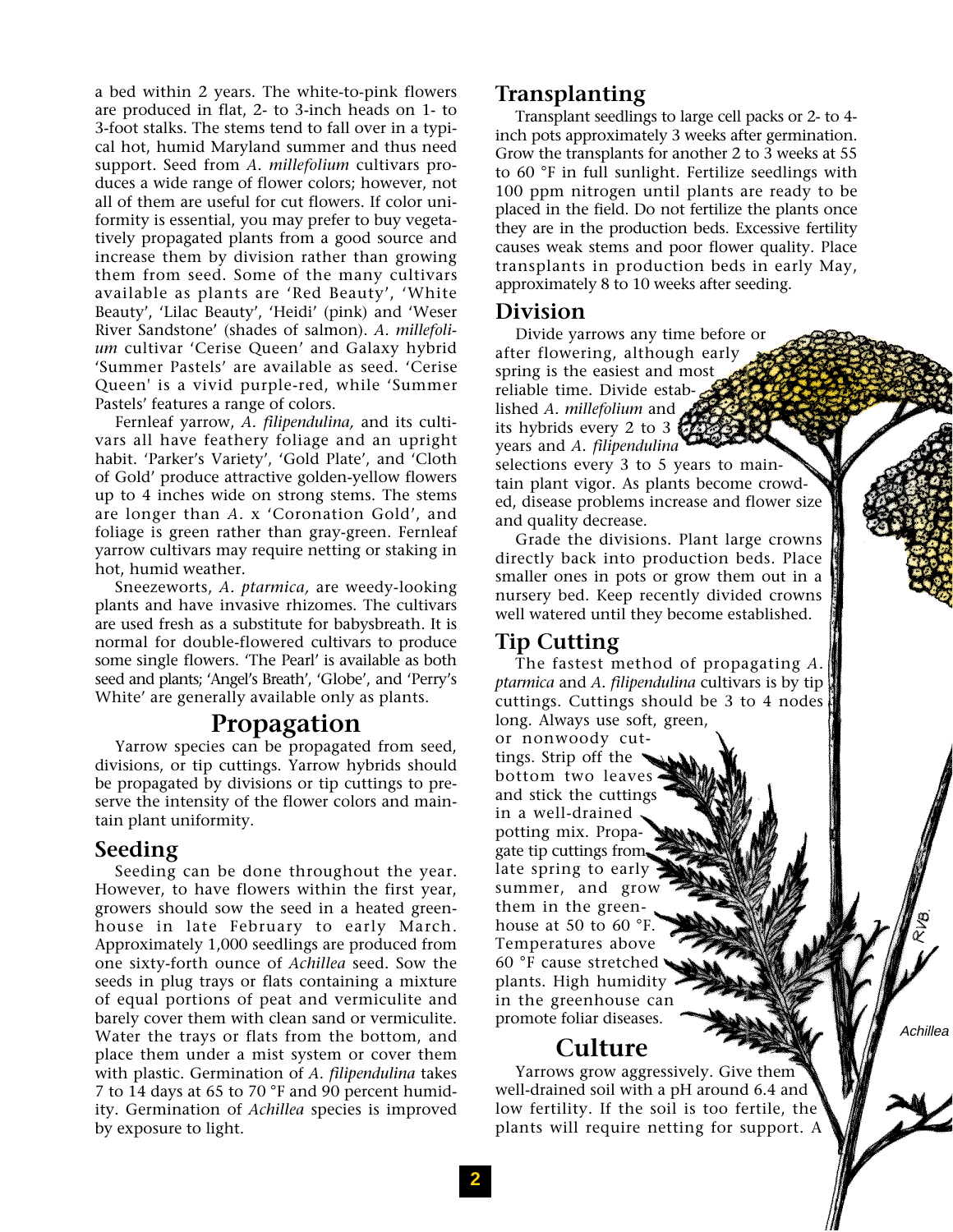minimum of 8 hours of full sun is needed for flower production.

Rows in production beds can range from 1 to 3 feet apart. Close spacing produces a high yield per square foot, but a low yield per plant. In one experiment using *A.* x 'Coronation Gold', plants spaced at 1-foot intervals yielded 46 stems per plant and 46.5 stems per square foot, while plants spaced 2 feet apart yielded 74 stems per plant and 18.6 stems per square foot. In another experiment with *A.* x 'Coronation Gold', Armitage reported stem length increased over a 4-year period. In a comparison of the two species, *A. filipendulina* produced fewer but longer stems than *A.* x 'Coronation Gold'.

#### **Photoperiod and Temperature**

*Achillea* depends on plant maturity rather than photoperiod for flowering. Grow seedlings at 55 to 60 °F for optimum results. While cold temperatures are not necessary for flowering in plants with *A. filipendulina* in their parentage, yarrows seem to have more uniform growth and better vigor when grown in winter temperatures (below 40 °F) for about 4 weeks.

> During the summer when The flower stalks are elongating, *A. millefolium* cultivars will produce strong stalks and intense flower color if night tem-

peratures fall below 70 °F. If night temperatures are above 70 °F, carbohydrates do not accumulate in quantities sufficient to make the stems thick and sturdy.

#### **Pests**

Yarrows are relatively pest free. In wet springs and summers, the green peach aphid, *Myzus persicae,* and the melon aphid, *Aphis gossypii*, may cause problems on new growth.

Use biorational pesticides, such as horticultural oil or insecticidal soap, to suppress aphid populations. Biorational materials have a short residual effect and thus, minimal impact on beneficial insects and nontarget organisms. Because biorational pesticides have a relatively short residual effect, it is necessary to monitor the aphid population regularly and re-treat when necessary. Use the systemic insecticide acephate (Orthene™\*) to control aphids when biorational pesticides are not effective. Orthene™ is translocated to leaf surfaces and green stems. Once Orthene™ has dried, it has minimal impact on beneficial insects.

### **Diseases**

Most diseases of yarrows are prevented or controlled using cultural methods, such as removal of infected plant parts, improved aeration, crop rotation, and proper plant nutrition and spacing.

Diseases occasionally seen on yarrows include powdery mildew (*Erisyphe* spp.), *Rhizoctonia* stem rot, a variety of leaf spots, *Botrytis* (gray mold) , and *Pythium* (root rot). Rust is reported on the West Coast and in the Mountain States, but not on the East Coast.

Powdery mildew is identified by white powdery growth on upper and lower leaf surfaces. This disease does not kill the plant, but it may reduce flower quality. If powdery mildew appears, remove the infected plant parts. Horticultural oil sprays and insecticidal soap will suppress powdery mildew about as well as standard systemic fungicides.

*Rhizoctonia* stem rot can kill yarrow plants during hot humid weather. Hybrids with *A. taygetea* in their parentage, such as *A.* x 'Moonshine' and the Galaxy hybrids, are more susceptible to stem rot and other foliar diseases during hot, humid growing conditions. Remove diseased plant parts promptly to reduce further spread.

*Botrytis* and *Pythium* can cause root rot and blight on seedlings in the greenhouse. These diseases are promoted by wet conditions and can be prevented through good sanitation and ventilation. *Botrytis* can damage flowers and foliage outdoors during extended periods of wet weather. Remove blighted plant parts and old flowers from production beds to reduce further spread.

Several species of the root-knot nematode, *Meloidogyne* spp., can attack yarrows and cause stunting, decline, and reduction of flower yield. Heavy infestations can kill plants. Root-knot infection is recognized by the lumpy appearance of the roots. Always check roots carefully when dividing plants. Have soil tested for nematodes if areas in the field decline or if you notice lumps on roots. Chemical nematicides can be applied only to fallow ground as they are toxic to plants. Control of plant-parasitic nematodes must be done prior to planting.

#### **Harvest**

Harvest flowers when their pollen becomes visible. If flowers are cut before pollen is evident, vase life is dramatically reduced. Harvest in the morning after the dew has dried, but before the heat of the day. Remove faded flowers from production beds to prevent seed formation and *Botrytis* infection and to prolong flowering.

filipendulina